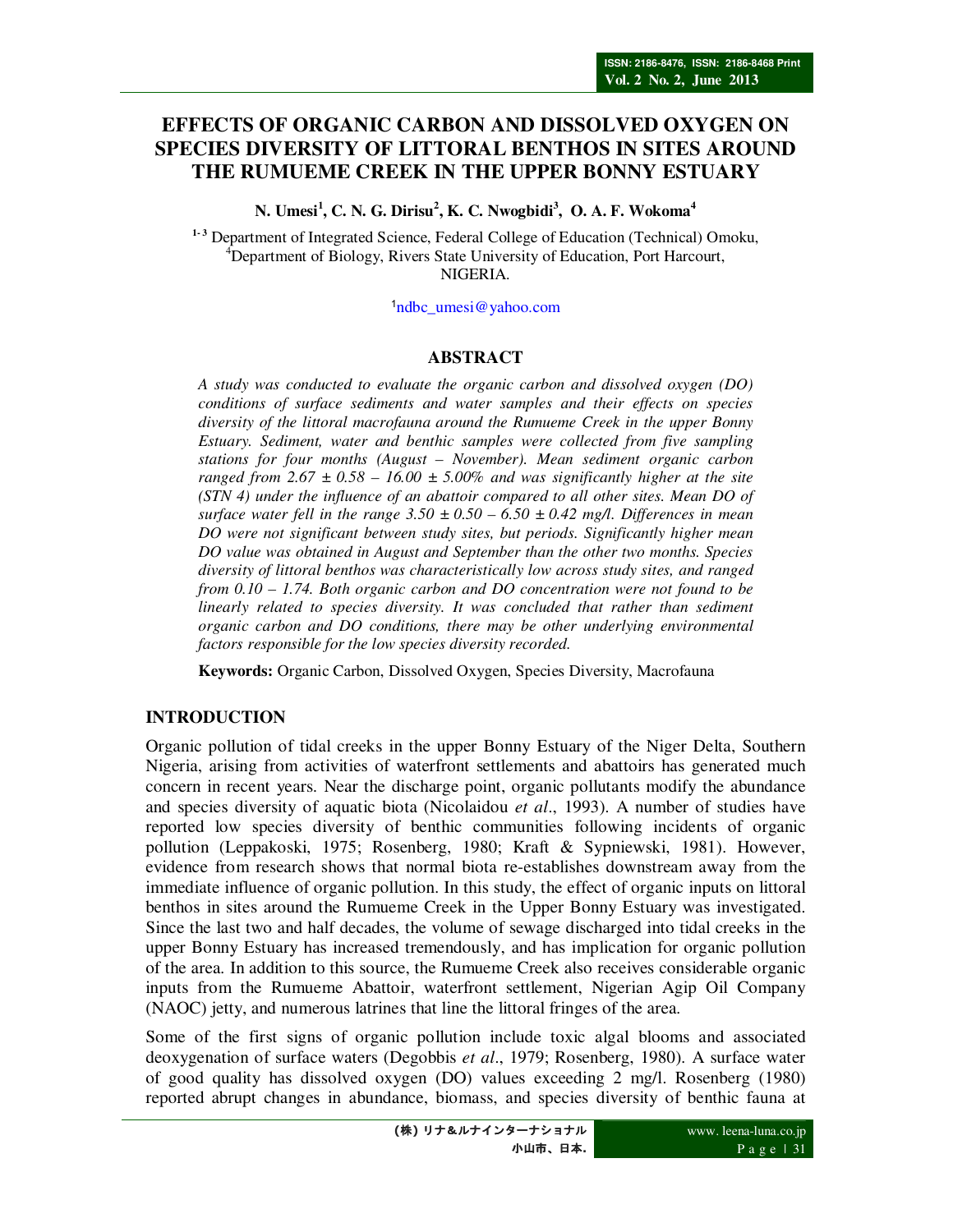values below 2 mg/l in estuaries in Northern Europe. Within the Niger Delta, some studies have been conducted in the past to investigate the nutrient status and DO conditions of surface waters. In relation to species composition of plankton community, Chinda *et al*. (1993) investigated the nutrient status of the Elechi Creek in the upper Bonny Estuary. In similarly related studies, Ewa (1988) and Ombu (1987) both reported high organic carbon in sediments from sites around the upper limits and main channel of the Bonny Estuary respectively. However, more studies are still required to cover the network of tidal creeks in the area, since a number of these creeks may have come under increased anthropogenic influence in recent years. This has become imperative since geometric increase in human population and industrial activities in Port Harcourt is doing so along side the quantity of wastes discharged into surface water systems.

Littoral benthos has been used as sentinel organisms to detect potential heavy metal and organic pollution in various studies around the world. Their abundance and species diversity leave behind ecological signatures that are indicative of impacts of human activities. In the current study, the littoral benthos of the Rumueme Creek was investigated in relation to nutrient conditions and DOES concentrations of surface water samples in the area.

#### **MATERIAL AND METHODS**

#### **Study Area**

Samples were collected from five sampling sites around the Rumueme Creek in the upper Bonny Estuary (Fig 1), consisting of four potentially contaminated sites and one relatively uncontaminated reference site. The waterfront settlements behind the Rivers State University of Science and Technology and along Rumueme Waterside were potentially contaminated sites and were designated as STN 1 and STN 3 respectively. STN 2 and STN 4 were under the immediate influence of the NAOC jetty and Rumueme Abattoir respectively, while STN 5 was located further upstream of the tidal inlet at low tide and was regarded as a reference site.



Fig 1 Map of the Study Area Showing the 5 Study Sites around the Rumueme Creek in the Upper Bonny Estuary

```
www.ajsc.leena-luna.co.jp 
32 | P a g e 
                                         Leena and Luna International, Oyama, Japan. 
                                         Copyright © 2013
```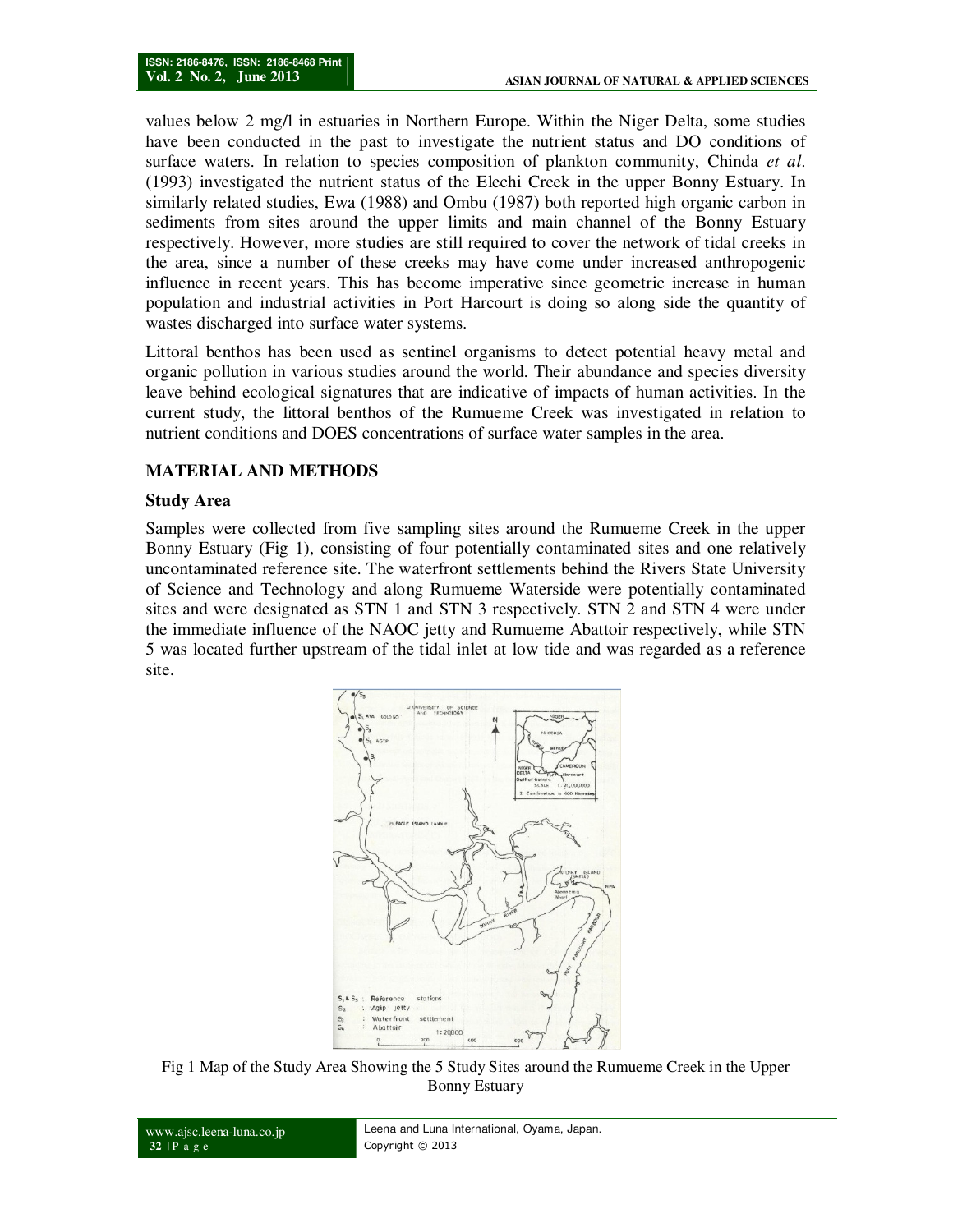## **Field Methods**

Surface water samples for the measurement of DO concentration were collected in 250 ml (white) reagent bottles in each of the study sites, by dipping bottle into the water column and allowing it to fill to overflowing so as to remove trapped air bubbles before replacing the cover. Samples were fixed by adding 2 ml each of Winkler 1 and 2 reagents. Three replicate samples of surface sediments for the determination of organic carbon were also collected from the depth of 10 cm. Samples were stored in foil paper and transported to the laboratory for analysis. Five replicates of benthic samples were collected during the low tide by excavating to the depth of 10 cm, the area covered by a  $0.1<sup>-2</sup>$  quadrat (Ekweozor, 1985), mixed into a slurry in a bucket, and poured through a sieve of 1 mm mesh (Soulsby *et al*., 1978; Ekweozor, 1985). Material retained on the sieve was washed into 1l plastic container and preserved in 10% buffered formalin (Canfield *et al*., 1994) to which was added eosin.

### **Laboratory Methods**

In the laboratory, Winkler titrations were carried out on DO samples by titrating with standard sodium thiosulphate solution (0.0250 N). Sediment samples were air-dried by thinly spreading them on flat surface for 7 days before being transferred to a hotbox oven where they were oven-dried to constant dry weight at 40  $\degree$ C for 48 h. Samples were then ground in porcelain, homogenized and screened on a sieve of 1 mm mesh. Finely ground samples in porcelain crucibles were dried at 110 °C for 8 h in a PYROLABO oven and later cooled to room temperature in a dessicator. 1 g sample was then heated in previously weighed porcelain crucible at 550 °C for 1 h in a PYROLABO electric muffle furnace (APHA, 1989). Crucible was reweighed after allowing to cool in a dessicator. The mass of sample left after ignition was determined by subtracting the final weight from the initial weight of sample. Sediment organic carbon was then determined as % organic content. Excess silt or mud and formalin were removed from the benthic sample by washing sample through a sieve of fine mesh size made of silk. Sorting was done in a shallow white tray containing water. The benthic invertebrate fauna were sorted into separate vials and preserved in 70 % ethanol. Taxonomic identification was carried out in the laboratory of the Institute of Pollution Studies (IPS) of the Rivers State University of Science and Technology, Nkpolu-Oroworukwo, Port Harcourt. Samples were identified as far as local identification keys would allow.

## **Data Analysis**

Analysis of variance (ANOVA) was carried out to evaluate if a significant difference exists in the means of organic carbon of sediment and DO concentrations of surface water between sampling sites as well as sampling periods at the 95 % significance level using SPSS for windows version 10.0. Replicate were collected only for sediment ( $n = 3$ ) and benthic samples ( $n = 5$ ), but not for DO samples. Where ANOVA indicated a significant difference, pairwise comparisons were conducted using Tukey test (Fowler & Cohen, 1990) to determine pairs of significant means. Bivariate linear regression analysis was also carried out to evaluate the effect of sediment organic carbon and DO conditions on the species diversity of littoral macrofauna.

## **RESULTS**

#### **Sediment Organic Carbon Content**

Sediment organic carbon content was generally higher at STN 4 and STN 5 than at STN 1, STN 2, and STN 3 (Fig 2). The mean organic carbon content of sediment at STN 4 in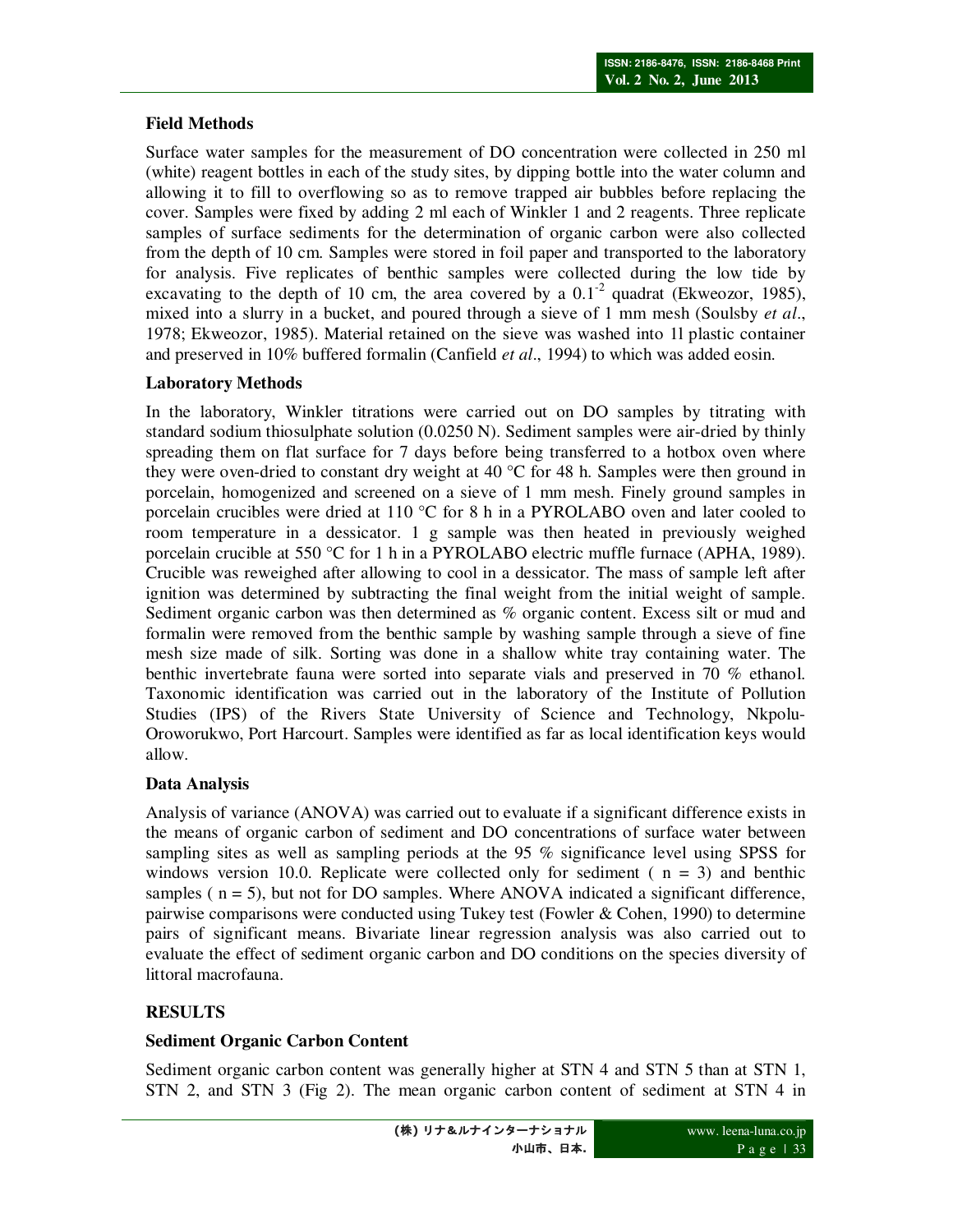September was more than double the values obtained in sediments at STN 1 – STN 3 in all the months. The ANOVA on mean sediment organic carbon content between the sampling periods was not significant,  $F(3,40) = 0.95$ ,  $p > 0.05$ , (Table 1). ANOVA showed significant differences in mean sediment organic carbon content between the sampling sites,  $F(4,40) =$ 19.61,  $p < 0.05$  (Table 1). Sampling site accounts for ≈ 66 % of the total variance of sediment organic carbon. Sediments at STN 4 and STN 5 had significantly higher organic carbon content than all the other sites (Tukey,  $p < 0.05$ ). ANOVA indicated no significant interaction between sampling periods and sampling sites,  $F(12,40) = 1.15$ ,  $p > 0.05$  (Table 1).

#### **Dissolved Oxygen Concentration**

Mean dissolved oxygen (DO) concentration of surface water was slightly higher at STN 1 and STN 5 than at all the other sites, and August and September mean values were also somewhat higher than those of the other months (Fig 3). The ANOVA on mean DO concentrations between the sampling periods was significant,  $F(3,12) = 17.69$ ,  $p < 0.05$ (Table 2). Mean DO concentration in August was significantly higher than October and November values. Significantly higher value was also recorded in September compared to November (Tukey,  $p < 0.05$ ). Differences in mean DO concentrations between sampling sites were not significant, F(4,12) = 2.79, *p* > 0.05 (Table 2).



Fig 2 Organic Carbon Content (%) ( $\bar{x}$  ± SD, n = 3) of Sediment Samples from Sites Around the Rumueme Creek in the upper Bonny Estuary for (a) August, (b) September, (c) October, and November

www.ajsc.leena-luna.co.jp

**34** | P a g e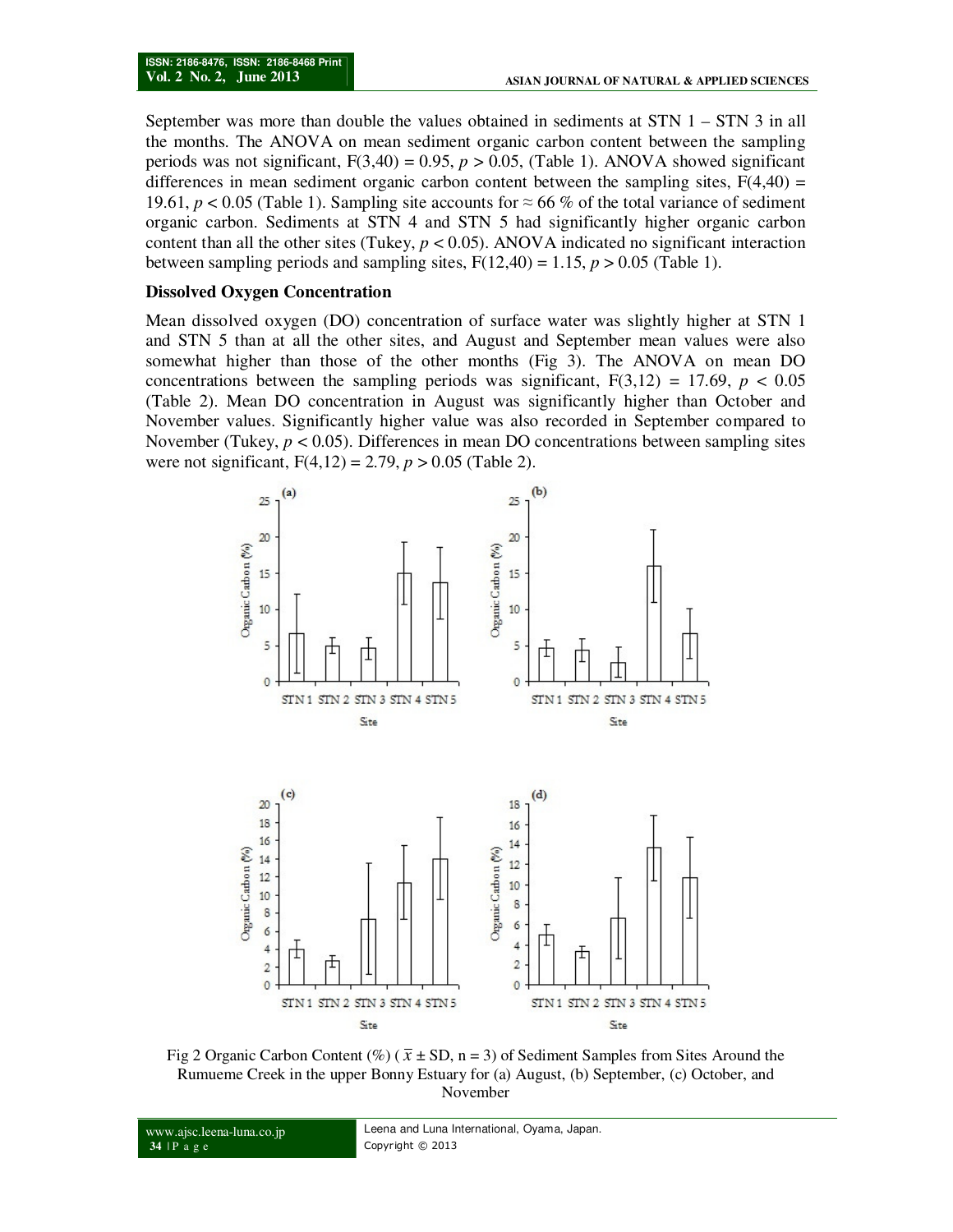| Table 1 Two-Way Analysis of Variance (ANOVA) on Organic Carbon (%) of Sediment Samples |  |
|----------------------------------------------------------------------------------------|--|
| from Sites around the Rumueme Creek in the upper Bonny Estuary                         |  |
|                                                                                        |  |

| Source of Variation | df | МS    | F     | p-value    |
|---------------------|----|-------|-------|------------|
| Site                | 4  | 239.4 | 19.61 | $< 0.05$ * |
| Period              | 3  | 11.62 | 0.95  | > 0.05     |
| Interaction         | 12 | 13.99 | 1.15  | > 0.05     |
| Error               | 40 | 12.21 |       |            |

\* Significant at *p* < 0.05



Fig 3 Concentration of DO (mg/l) ( $\bar{x}$  ± SD) in Surface Water Samples from Sites around the Rumueme Creek in the Upper Bonny Estuary Showing (a) Spatial Variations in DO and (b) Temporal Variations in DO

**Table 2 Two-Way Analysis of Variance (ANOVA) on Concentrations of DO (mg/l) in Surface Water Samples from Sites around the Rumueme Creek in the upper Bonny Estuary** 

| F     | p-value    |
|-------|------------|
| 2.79  | > 0.05     |
| 17.69 | $< 0.05$ * |
|       |            |
|       |            |

\* Significant at *p* < 0.05

#### **Species Diversity**

The benthic macroinvertebrate community around the Rumueme Creek was represented by 3 major macrofaunal groups including polychaetes, crustaceans, and mollusks. "Others" were represented by certain insect larvae and fish fry. The benthic sample consisted of a total number of 5,780 individuals, over 5,500 of which were polychaetes ( $n = 5,535$ ), while benthic enumeration of the rest came up to 245 individuals. The study recorded a total number of 22 species, approximately 23 % and 46 % of which were polychaetes and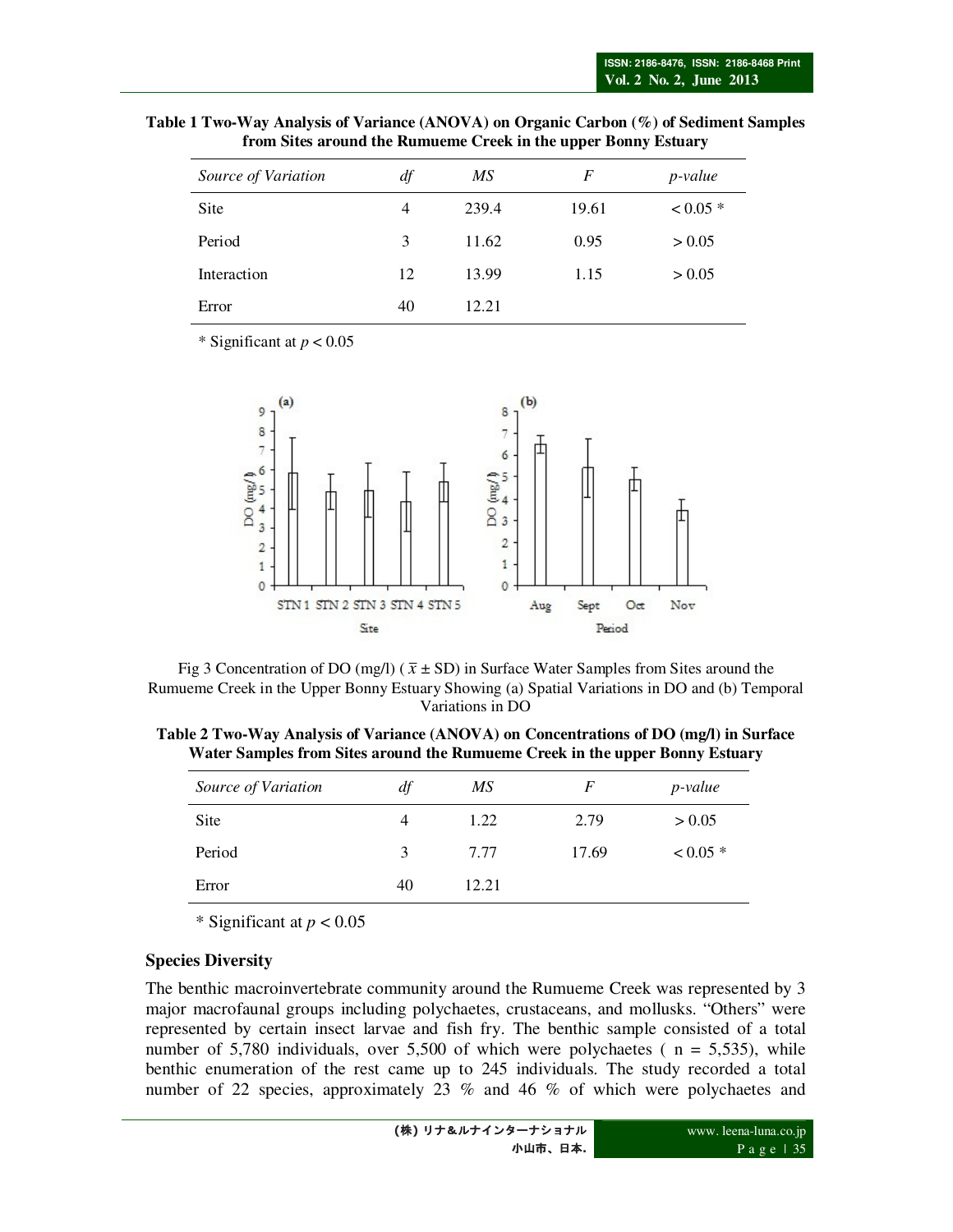crustaceans respectively. The rest of the species were relatively evenly distributed across the molluscs (14  $\%$ ) and "others" (18  $\%$ ). Measurements of the Shannon-Weaver diversity index  $(H')$  in sites around the Rumueme Creek varied from a minimum at STN 2 (0.10) to a maximum at STN 1 (1.74). Diversity values at STN 1, STN 4, and STN 5 were comparatively higher than those of STN 2 and STN 3 (Fig 4).



Fig 4 Shannon-Weaver Diversity Index ( *H* ′) for Species of Littoral Macrofauna in Benthic Samples from Sites around the Rumueme Creek in the upper Bonny Estuary for (a) August, (b) September, (c) October, and (d) November

#### **Effect of Organic Carbon and Dissolved Oxygen (DO) on Species Diversity (** *H* ′**)**

The results of the bivariate linear regression to evaluate the relationship between sediment organic carbon and *H*′ are as shown in Table 3. The regression equation is:

#### *H*′= 0.008*organic carbon* + 1.087

Results of the *t*-test associated with the independent variable clearly indicate that the two variables are not linearly related such that as sediment organic carbon increases *H*′ also increases and vice versa,  $t(18) = 0.357$ ,  $p > 0.05$  (Table 3). The 95 % confidence interval for the slope, -0.038 to 0.053, contains the value of zero which further indicates that sediment organic carbon is not significantly related to *H*′. A very weak positive correlation which was not significant was detected between the two variables ( $r = 0.084$ ,  $p > 0.05$ ), and indicates that sediment organic carbon accounts for merely 0.7% of the total variance of *H*′. Table 4 reports results of the bivariate linear regression between  $DO$  and  $H'$ , with the regression equation given as: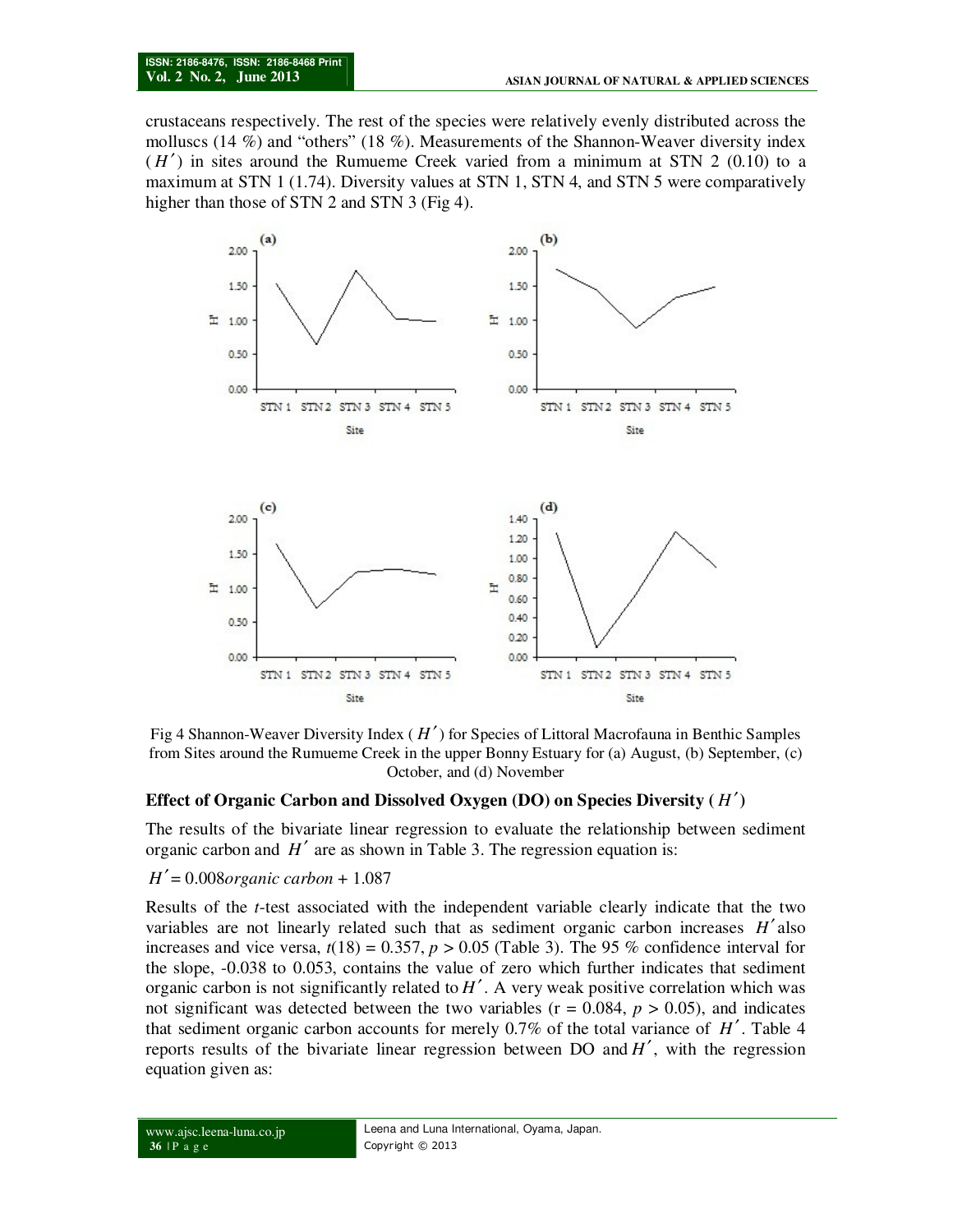### $H' = 0.122DO + 0.529$

The linear relationship between DO and *H'* was not significant,  $t(18) = 1.78$ ,  $p > 0.05$  (Table 4). The 95% confidence interval for the slope, -0.022 to 0.265, also indicates that DO is not significantly positively related to  $H'$ . A correlation of  $r = 0.387$  ( $p > 0.05$ ) between the two variables indicates a weak positive correlation, in which DO accounts for approximately 15% of the total variance of *H*′ .

**Table 3 Linear Regression Analysis Showing the Relationship between Organic Carbon (%) of Sediment and** *H*′ **of Littoral Macrofauna around the Rumueme Creek in the Upper Bonny Estuary** 

|                |       | Coefficients          |        |         | 95% Confidence Interval for B |             |
|----------------|-------|-----------------------|--------|---------|-------------------------------|-------------|
|                | B     | <b>Standard Error</b> | t-Stat | P-value | Lower<br><b>Bound</b>         | Upper Bound |
| Intercept      | 1.087 | 0.197                 | 5.528  | 0.000   | 0.674                         | 1.500       |
| Organic Carbon | 0.008 | 0.022                 | 0.357  | 0.725   | $-0.038$                      | 0.053       |

**Table 4 Linear Regression Analysis Showing the Relationship between DO (mg/l) of Surface Water and** *H* ′**of Littoral Macrofauna around the Rumueme Creek in the Upper Bonny Estuary** 

|                  |       | Coefficients          |        | P-value | 95% Confidence Interval for B |             |
|------------------|-------|-----------------------|--------|---------|-------------------------------|-------------|
|                  | В     | <b>Standard Error</b> | t-Stat |         | Lower<br><b>Bound</b>         | Upper Bound |
| Intercept        | 0.529 | 0.358                 | 1.477  | 0.157   | $-0.223$                      | 1.282       |
| Dissolved Oxygen | 0.122 | 0.068                 | 1.783  | 0.091   | $-0.022$                      | 0.265       |

## **DISCUSSION**

Sediments with values of organic carbon exceeding  $1\%$  are said to have high organic carbon content (Griggs, 1978). Sediment organic carbon around the Rumueme Creek had mean values that ranged from  $2.76 \pm 0.58\%$  to  $16.00 \pm 5.00\%$ , and are therefore indicative of high organic carbon content. This result agrees with reports of previous investigations in which sediment organic carbon in the range  $17.67 - 32.05\%$  and  $3.68 - 26.07\%$  were reported by Ombu (1987) and Ugbomeh (1987) respectively in the main channel of the Bonny Estuary. Mean values reported by Ewa (1988) in sites around the upper Bonny Estuary fell in the interval 9.08 – 28.01% . The higher sediment organic carbon at STN 4 could be attributed to organic wastes discharged from the Rumueme Abattoir which is relatively closer to this site. Sediment organic carbon seemed to decrease with increasing distance from the abattoir, as relatively lower values were recorded at STN 1 and STN 2. Although STN 5 appeared to be relatively sheltered from the influence of the abattoir and other human activities, it also recorded relatively higher organic carbon values, most of which is suspected to come from the breakdown of mangrove plants and nutrient-bound particles transported to this site by tidal current. Pollution by organic matter or petroleum hydrocarbons is reflected by DO concentrations of surface water. Organic pollutants stimulate and are gradually removed by microbial activity. The increased microbial activity deoxygenates the water downstream from the discharge (Rosenberg, 1980). DO concentration of surface water around the Rumueme Creek varied from  $3.50 \pm 0.50$  to  $6.50 \pm 0.42$  mg/l. In an earlier study conducted in the Niger Delta, Nigeria, Ugbomeh (1987) also reported similar values (3.35 – 6.65 mg/l) in Port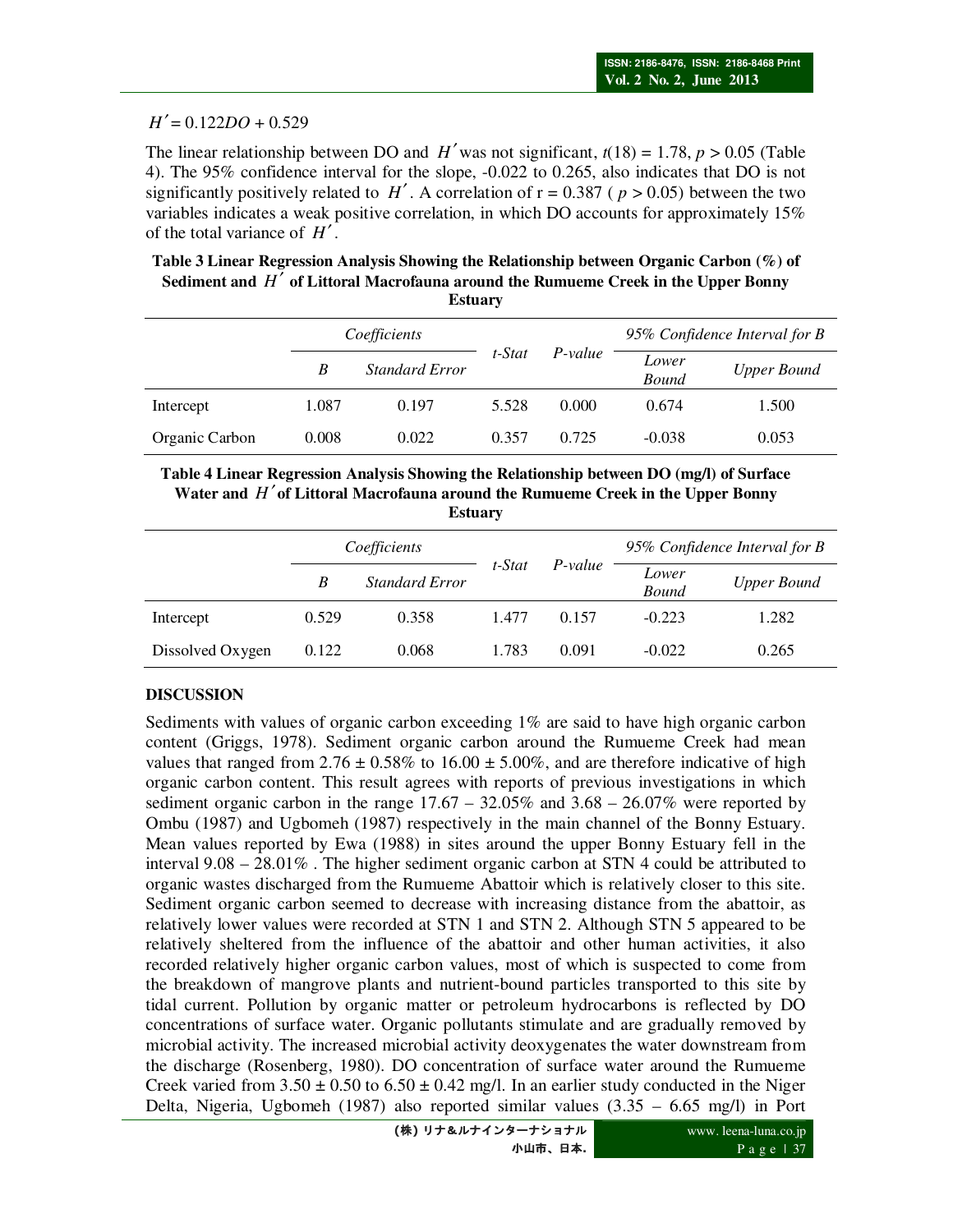Harcourt and Ford point transects. The results of the present study are also congruent with Zarkanellas (1979) who recorded a mean winter value of 4.75 mg/l in the Elefsis Bay, Greece. Chronic oil spills at STN 2 (NAOC jetty) and the discharge of organic wastes at STN 4 and STN 5 probably contributed to the lower DO values recorded at these sites, compared to those of the relatively uncontaminated reference site (STN 5).

The degree of speciation of the littoral benthic fauna around the Rumueme Creek was considerably low as only 22 species of the four macrofaunal groups (polychaetea, crustacean, mollusca, and "others"), predominated by the polychaetes, were recorded in the study. Out of the total number of 5,535 individuals enumerated, 5.500 were polychaetes in which *Nereis sp* and *Notomas sp* showed characteristically high relative abundance. Polychaetes alone accounted for over 90% of the littoral benthos of the study area, while the rest of the taxa accounted for < 5%. Akani (1994) also reported a similar trend in the upper Bonny Estuary. Whereas Ombu (1987) recorded 28 species in the central Bonny Estuary, Akani (1994) and Ekweozor (1996) reported 61 species and 15 species in their respective studies conducted in sites around the upper reaches of the Bonny Estuary.

Large amounts of organic matter are a physiological prerequisite for polychaetes to maintain population growth (Tsutsumi, 1987; Chesney & Tenore, 1985) but also induces organic pollution stress to marine organisms. Only opportunistic species tolerant to organic pollution (Pearson & Rosenberg, 1978) and oil spills would normally grow to higher population densities. Results of this study, however, do not indicate that the low species diversity of littoral benthos around the Rumueme Creek was due to organic pollution induced by high organic carbon content. Changes in DO conditions are usually reflected by local biota. At a DO value of 2 mg/l, Rosenberg (1980) reported abrupt changes in species diversity in estuaries in Europe. The present study reported recorded mean values exceeding 2 mg/l, which were not also significantly related to  $H'$  of the study area.

## **CONCLUSION**

Sediments keep records of a variety of organic or inorganic wastes discharged into the estuarine environment. Species diversity of littoral macrofauna was characteristically low across sampling sites. Contamination of the Rumueme Creek with organic waste has not reached levels at which nutrient conditions and DO concentrations pose a threat to the benthic community structure of the creek. The low species diversity recorded in this study was not attributed to elevated organic carbon of sediment and variations of DO concentrations. Besides these two independent variables, there may be other underlying environmental factors, the study of which could provide useful explanation regarding the low species diversity of littoral macrofauna of the creek.

## **ACKNOWLEDGEMENT**

The authors wish to thank Mr. Sylvanus Uyi Hanson of the Institute of Pollution Studies (IPS), Rivers State University of Science and Technology (RSUST), Nkpolu-Oroworukwo, Port Harcourt for assisting with the enumeration of the benthic samples. We are also grateful to Total E & P Nig Ltd, Plot 25 Trans-Amadi Industrial Layout, Port Harcourt for providing laboratory facilities for this work. The study was part of an M.Phil Thesis for the award of the M.Phil degree in Environmental Management of the Institute of Geosciences and Space Technology (IGST), RSUST.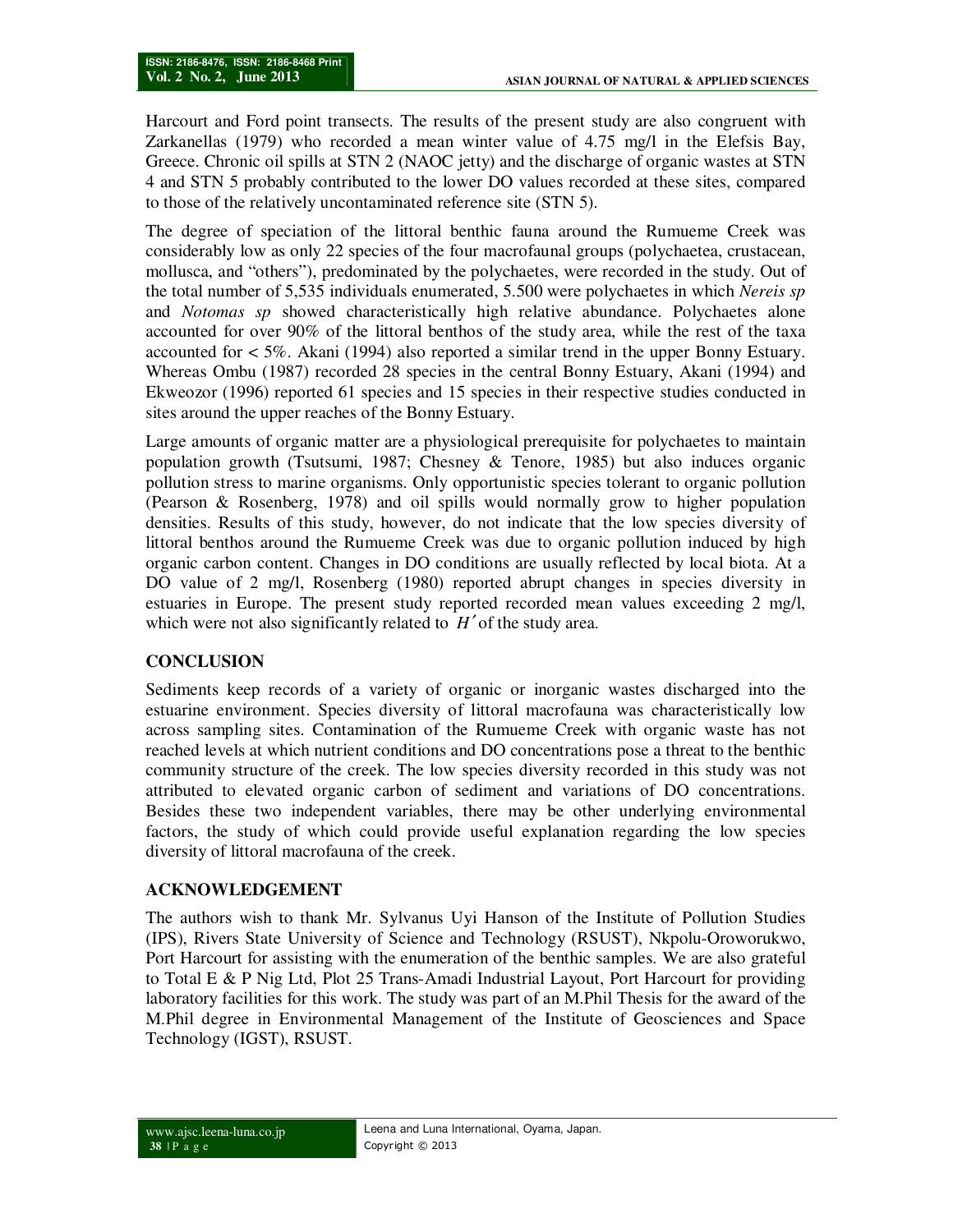#### **REFERENCES**

- Akani, G. C. (1994). *An Ecological Baseline Study of the Upper Bonny Estuary, with Particular Reference to Intertidal Invertebrates*. An M.Phil (Marine Biology) Thesis Submitted to RSUST, PH.
- American Public Health Association, APHA (1989). *Standard Methods for the Examination of Water and Wastewater*,  $18<sup>th</sup>$  Ed. Washington D. C.
- Canfield, T. I., Kemble, N. E., & Brumbaugh, W. G. (1994). Use of Benthic Invertebrate Community Structure and the Sediment Quality Triad to Evaluate Metal-Contaminated Sediment in the Upper Clark Fork River, Montana. *Environ. Toxicol. Chem.*, 13, pp 1999 – 2012.
- Chesney, E. J. & Tenore, K. R. ( 1985). Oscillations of Laboratory Populations of the Polychaete *Capitella capitata* (Type 1): Their Causes and Implications for Natural Populations. *Mar. Ecol. Prog. Serv*., 20: 289 – 296.
- Chinda, A. C., Braide, S. A., Amadi, A. & Osuamkpe, A. (1993). Investigations into the Epipelic Algal Community of Elechi Creek at Bonny Estuary, Niger Delta, Nigeria. *International Journal of Biochemphysics*, 2, 119-124.
- Degobbis, D., Smodlaka, N., Ojed, I., Skrivanic, A. & Precali, N. (1979). Increased Eutrophication of the North Adriatic Sea. *Mar. Pollut. Bull*., 10, 298-301.
- Ekweozor, I. K. I. ( 1985*). A Baseline Survey for the Monitoring of Oil Pollution in the Bonny Estuary,* Nigeria. M. Phil Thesis. Rivers State University of Science & Technology, Port Harcourt, Nigeria.
- Ekweozor, I. K. I. ( 1996). *The Impact of Chronic Discharges of Petroleum Hydrocarbons on the Littoral Macrofauna of Elechi Creek, Port Harcourt,* Off Upper Bonny Estuary, Nigeria.
- Ewa, I. O. (1988). *Effects of Simulated Crude Oil Spills on a Mangrove Swamp of the Bonny Estuary.* M. Phil Thesis. Rivers State University of Science & Technology, Port Harcourt, Nigeria.
- Fowler, J. & Cohen, L. (1990). *Practical Statistics for Field Biology*. John Wiley & Sons. England, pp  $83 - 89$ .
- Griggs, G. (1978). *An Investigation of Bottom Sediments in a Polluted Marine Environment, Upper Saronikos Gulf, Greece*. Report to the Environmental Pollution Control Project – Athens, Greece.
- Kraft, K. L. & Sypniewski, R. K. (1981). Effect of Sediment Copper on the Distribution of Benthic Macroinvertebrates in the Keweenaw Waterway. *J. Great Lakes Res*. 7: 258 – 263.
- Leppakoski, E. (1975). Assessment of Degree of Pollution on the Basis of Macrozoobenthos in Marine and Brackish Water Environments. *Acta. Acad. Abo. Ser*., 35: pp 1 - 90.
- Nicolaidou, A., Zenetos, A., Pancucei, M. A. & Simboura, N. (1993). Comparing Ecological Effects of Two Different Types of Pollution Using Multivariate Techniques. *P.S.Z.N.T., Marine Ecology*, 14, 113-128.
- Ombu, E. I. (1987). *The Impact of the Okrika Oil Terminal on the Littoral Benthos of the Central Bonny Estuary*, Nigeria. M. Phil Thesis. Rivers State University of Science & Technology, Port Harcourt, Nigeria.